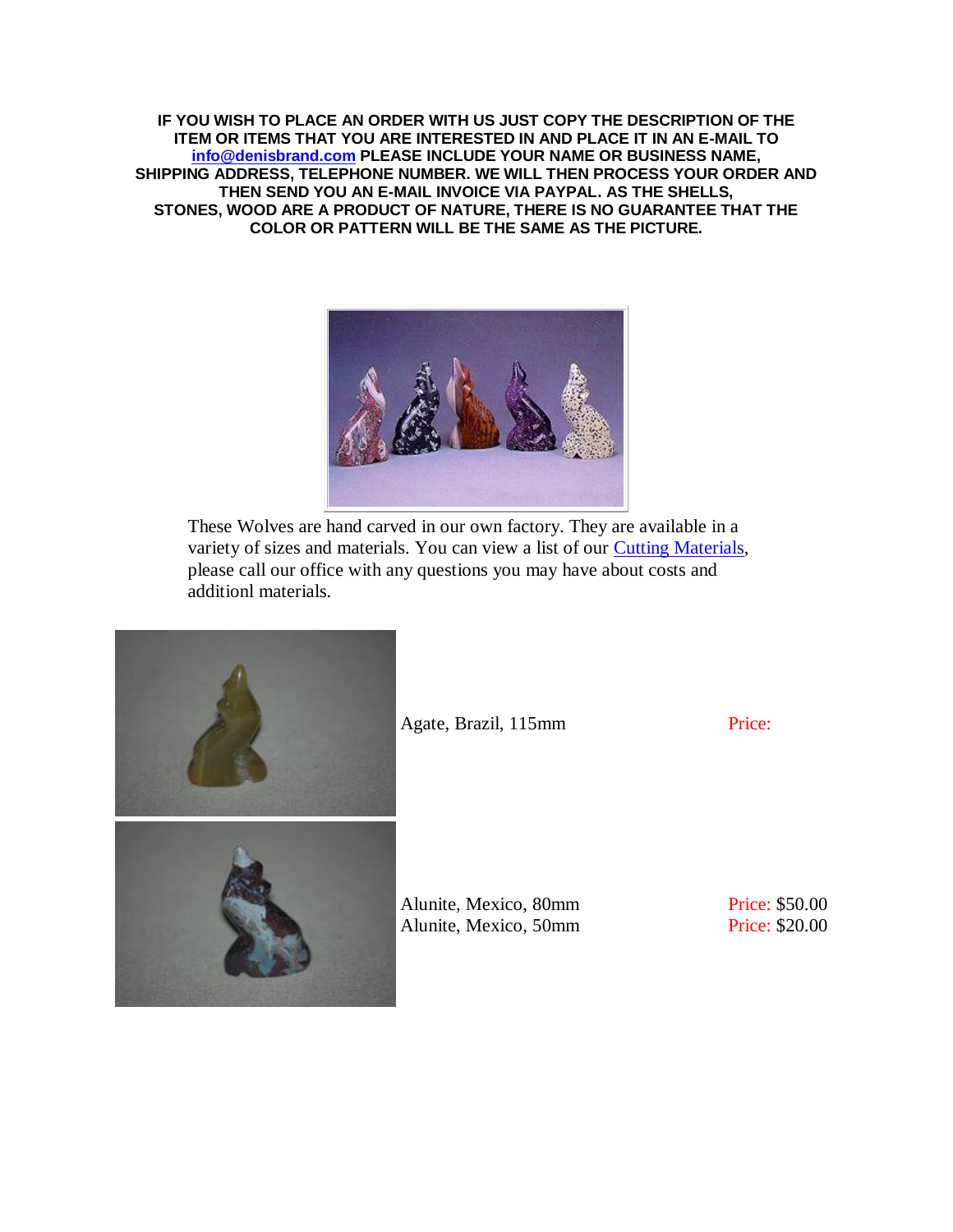

Aventurine, India, 115mm Aventurine, India, 80mm

Price: \$60.00 Price: \$20.00

Binthalya Agate, Australia, 115mm Price: \$100.00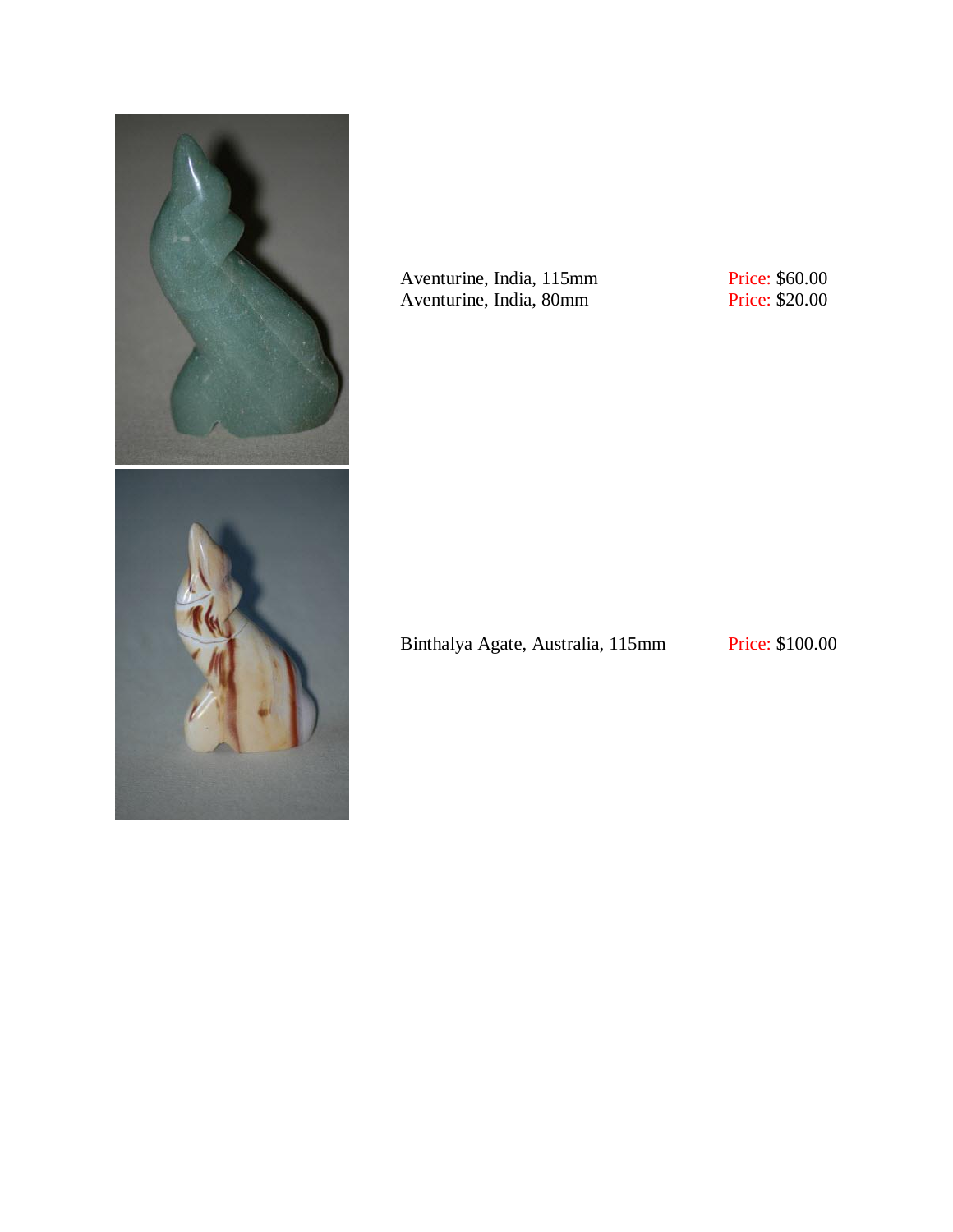

Black and White Marble, Utah, 115mm Black and White Marble, Utah, 80mm

Price: \$60.00 Price: \$20.00

Blue Dote Granite, Australia, 115mm Price: \$100.00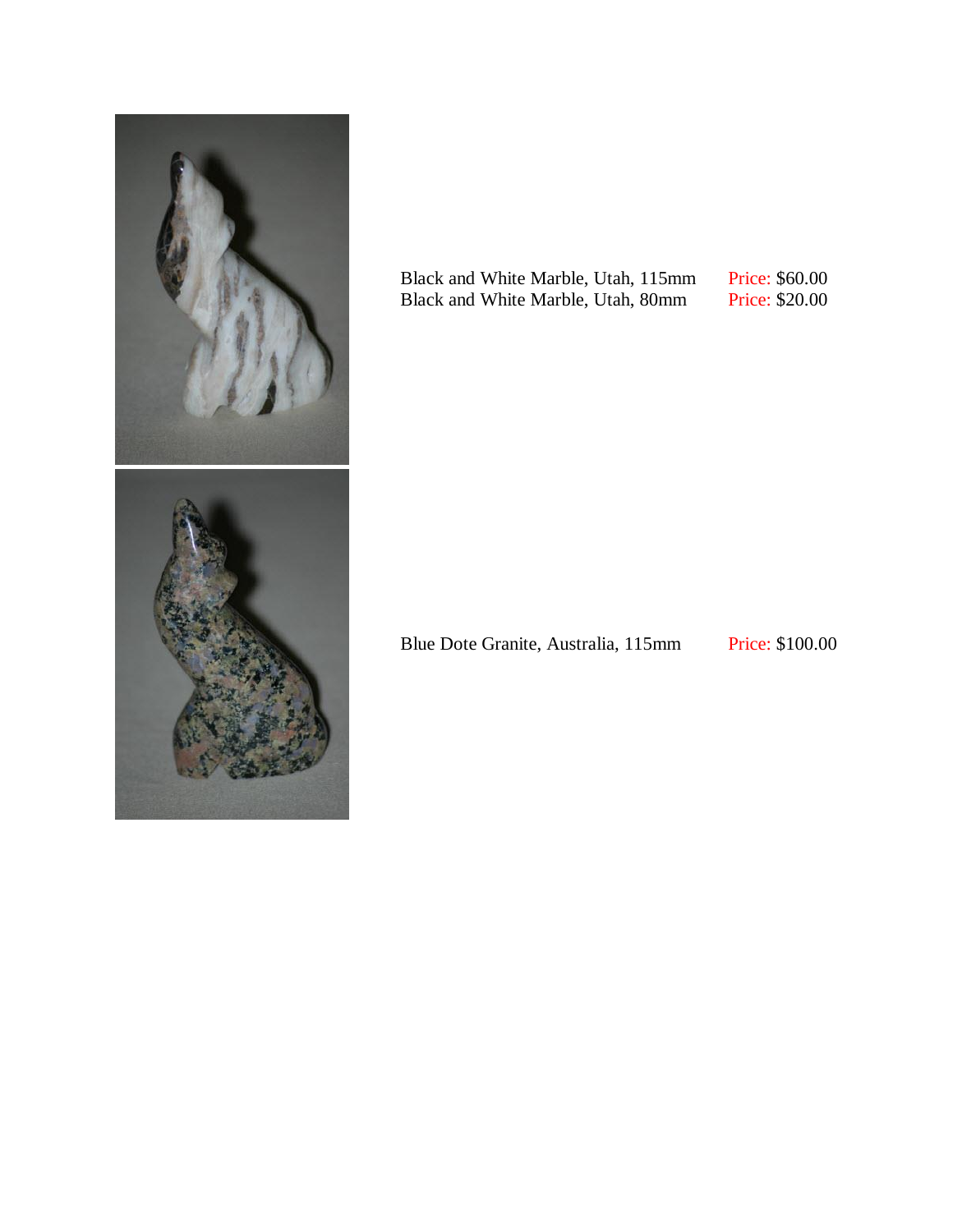

Blue Lace Agate, South Africa, 115mm Price: \$100.00

Brecciated Rhyolite, California, 115mm Price: \$60.00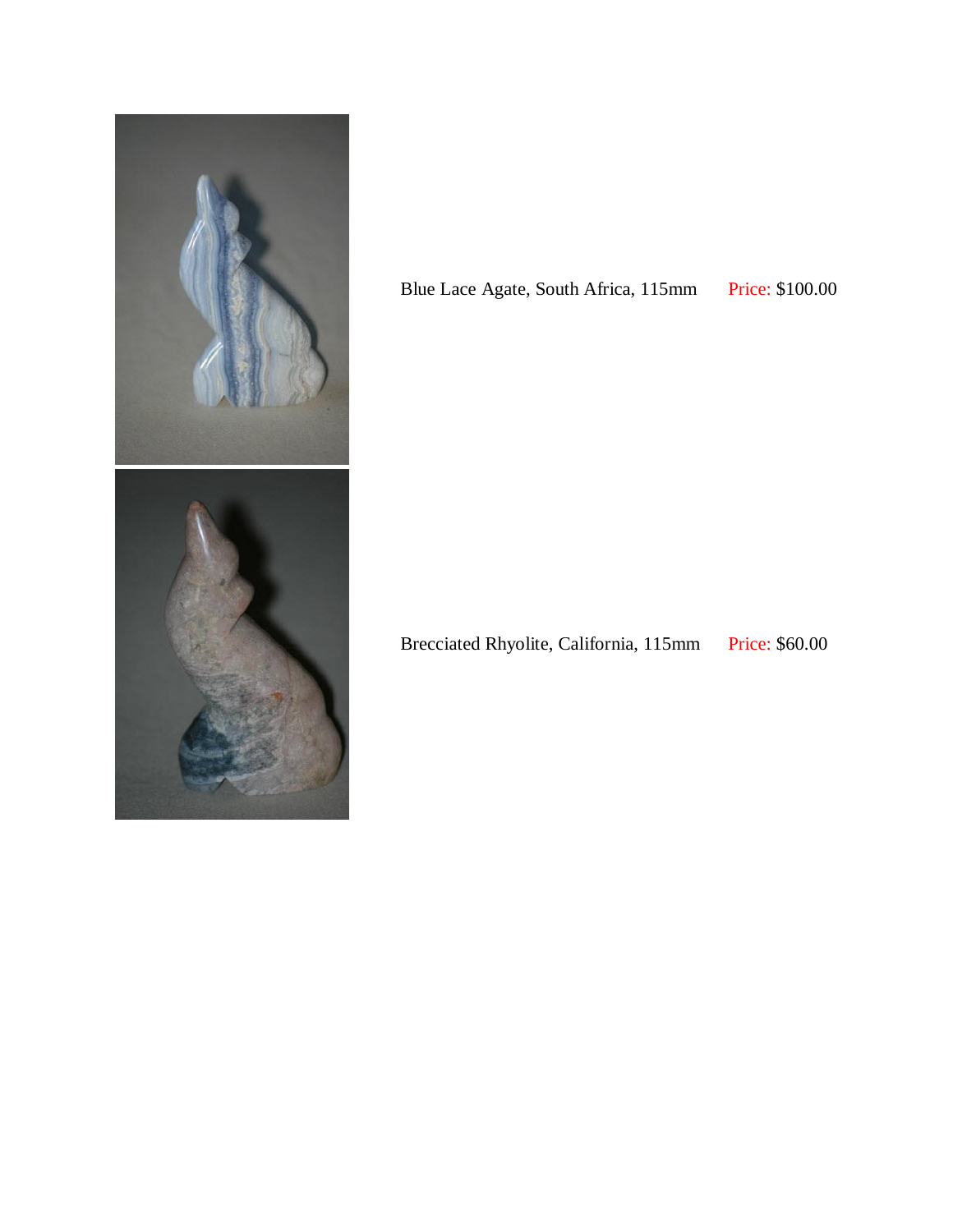

#### Buddstone, South Africa, 115mm Price: \$100.00



Cape Amethyst, South Africa, 50mm Price: \$20.00



Chinese Writing Rock, Alaska, 115mm Price: \$100.00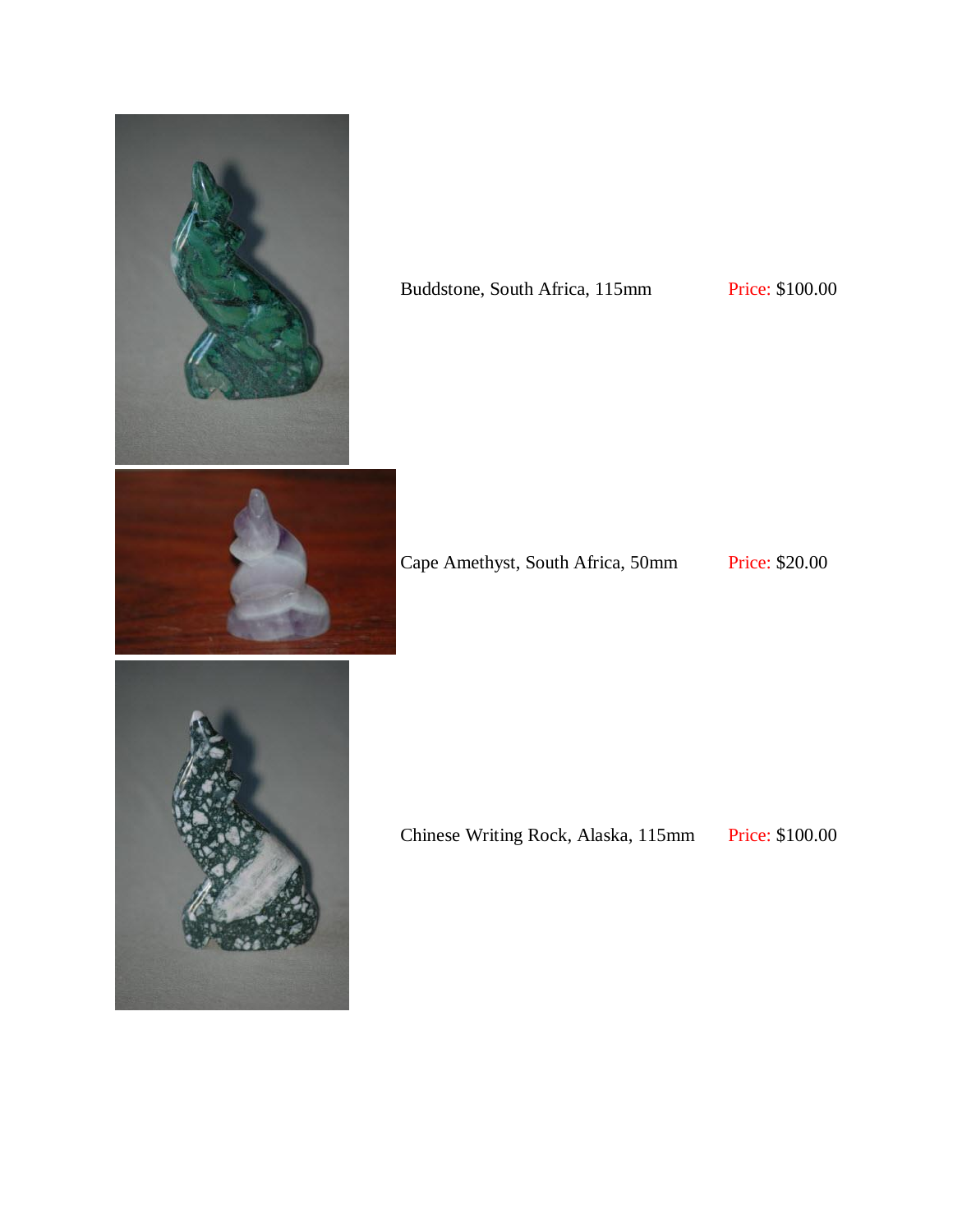

Chinese Writing Rock, Australia, 115mm Price: \$100.00

Chinese Writing Rock, BC Canada, Price: \$100.00

Chinese Writing Rock, South Africa,<br>
Frice: \$20.00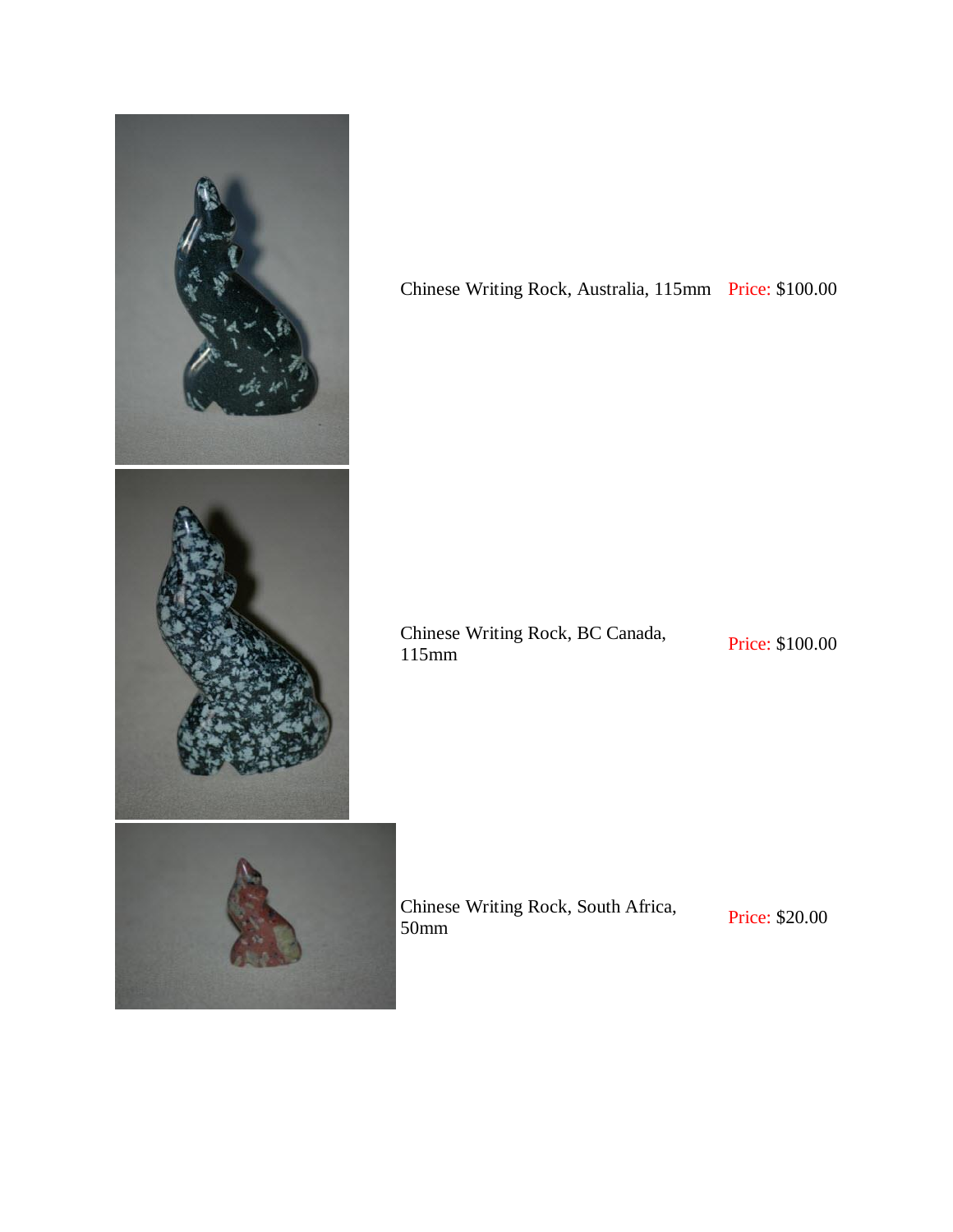

### Coquina, California, 115mm Price: \$60.00

Dalmatian Stone, Mexico, 115mm Price: \$100.00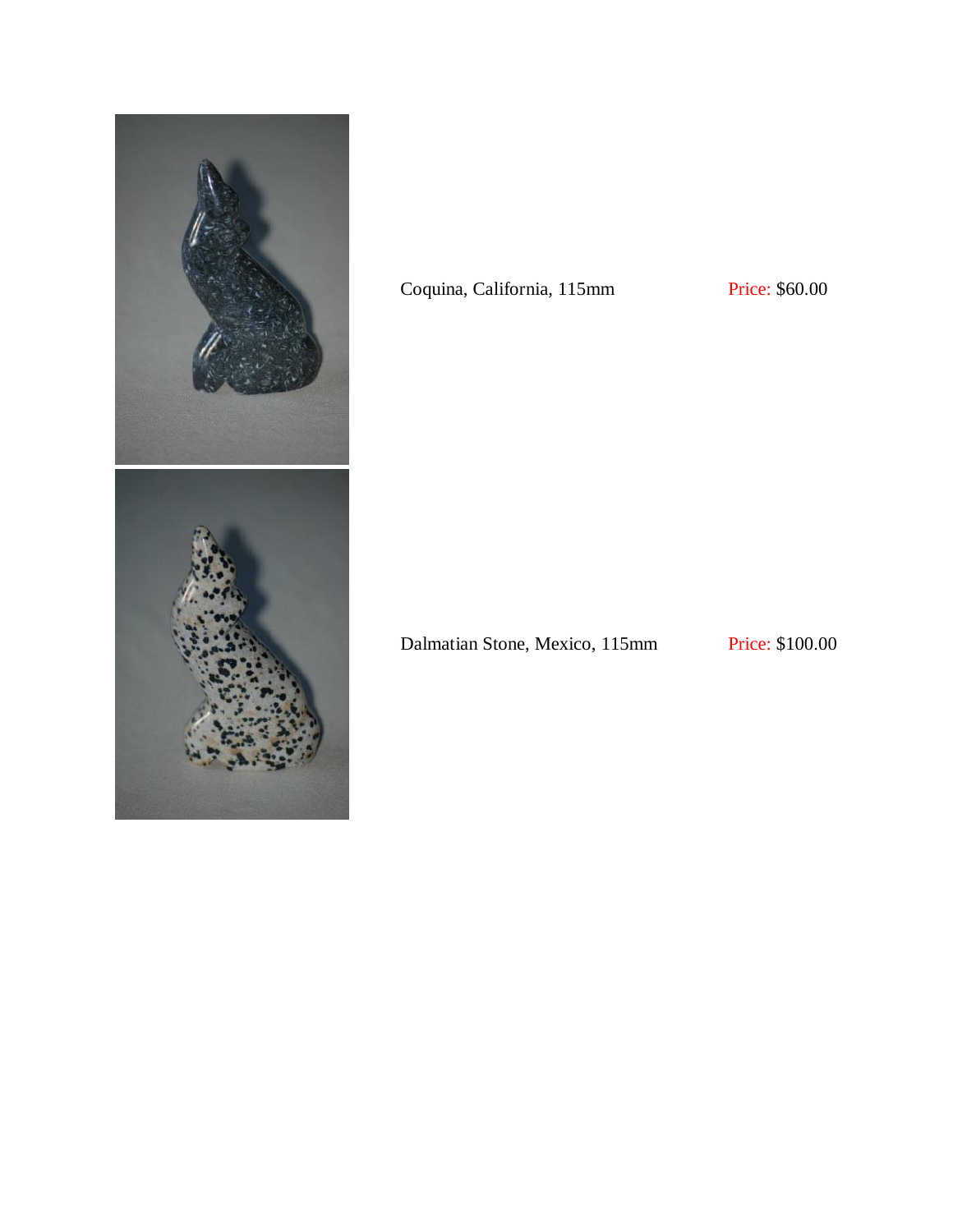

Dolomite, Michigan, 115mm Dolomite, Michigan, 50mm

Price: \$60.00 Price: \$20.00

Dumortierite, Peru, 115mm Price: \$100.00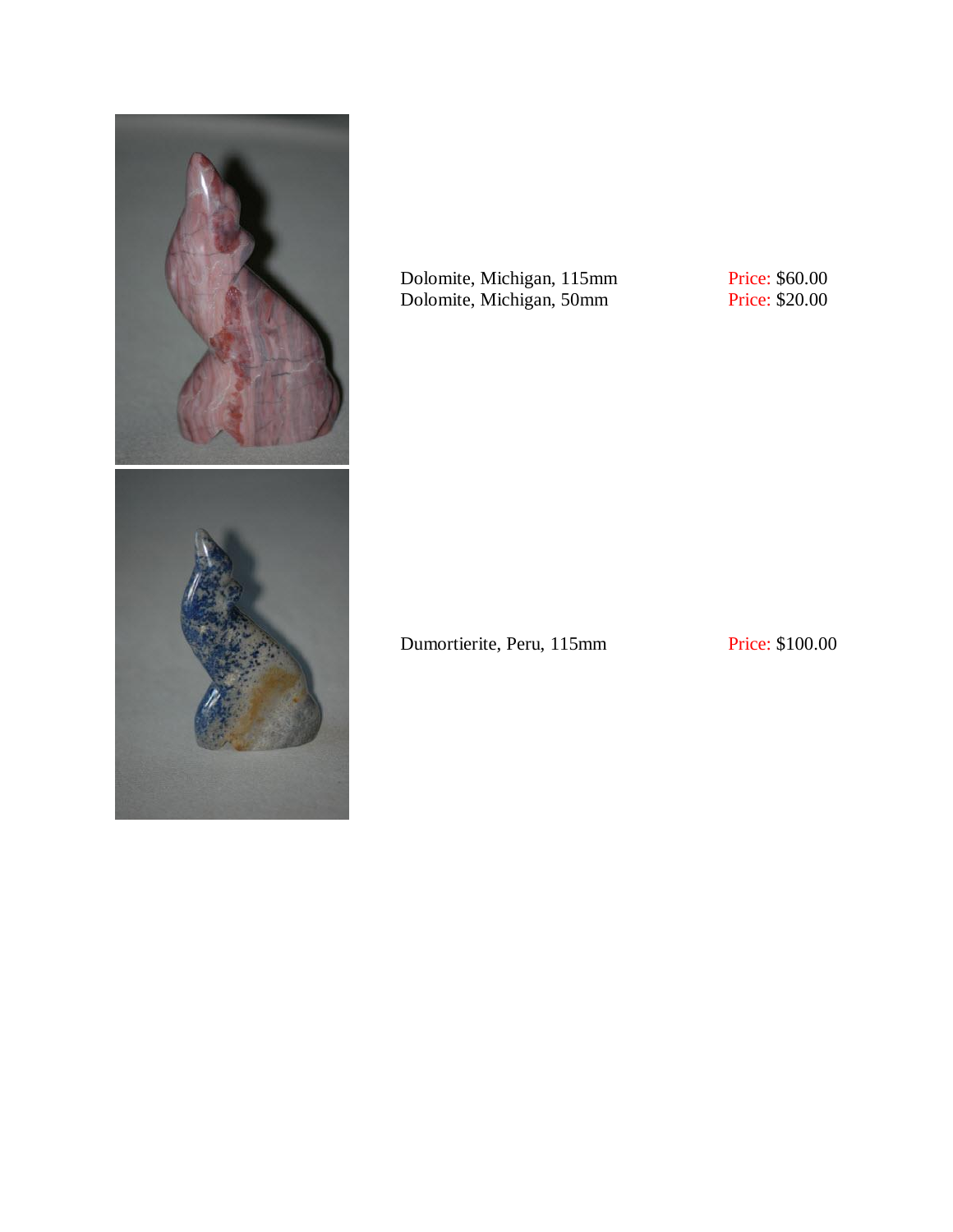

Epidote, Mexico, 115mm Epidote, Mexico, 50mm

Price: \$60.00 Price: \$20.00

Eudialyte, Alaska, 115mm Price: \$200.00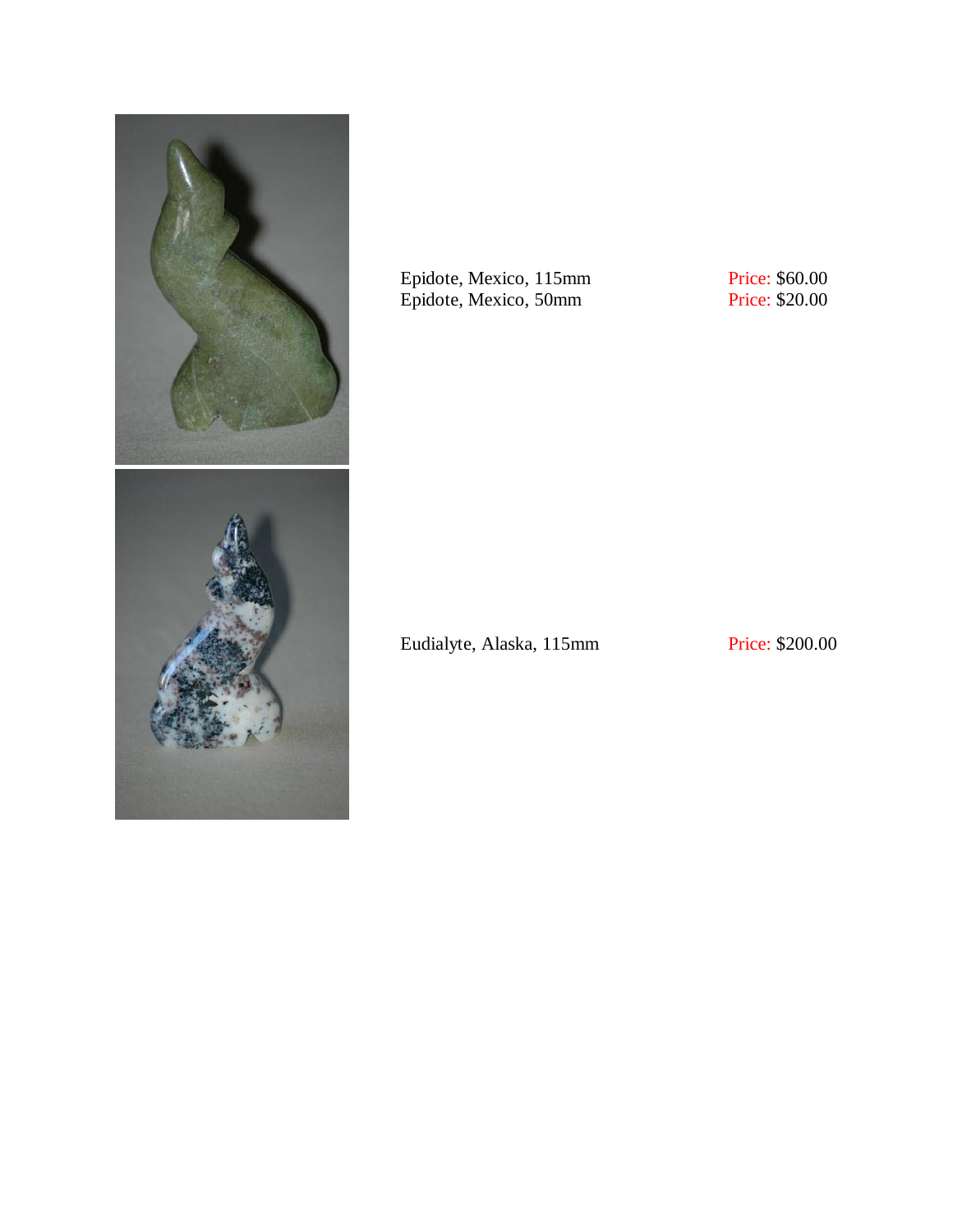

Fancy Jasper, India, 115mm Fancy Jasper, India, 50mm

Price: \$100.00 Price: \$75.00

Feldspar, Colorado, 50mm Price: \$20.00

Flower Marble, India, 115mm Price: \$100.00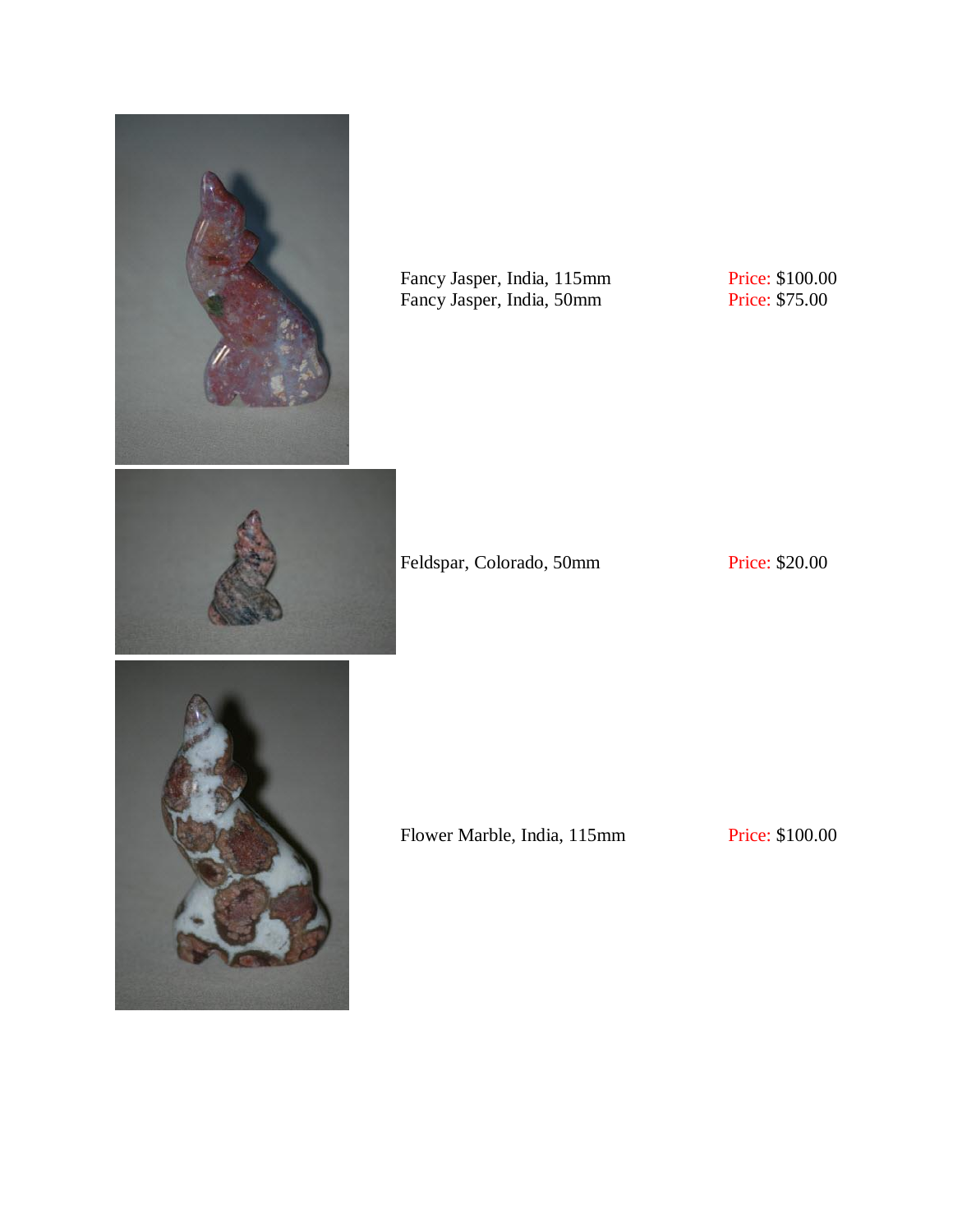

Fossil Giant Clam, Philippines, 115mm Price: \$60.00

Fossil Hash, India, 115mm Price: \$100.00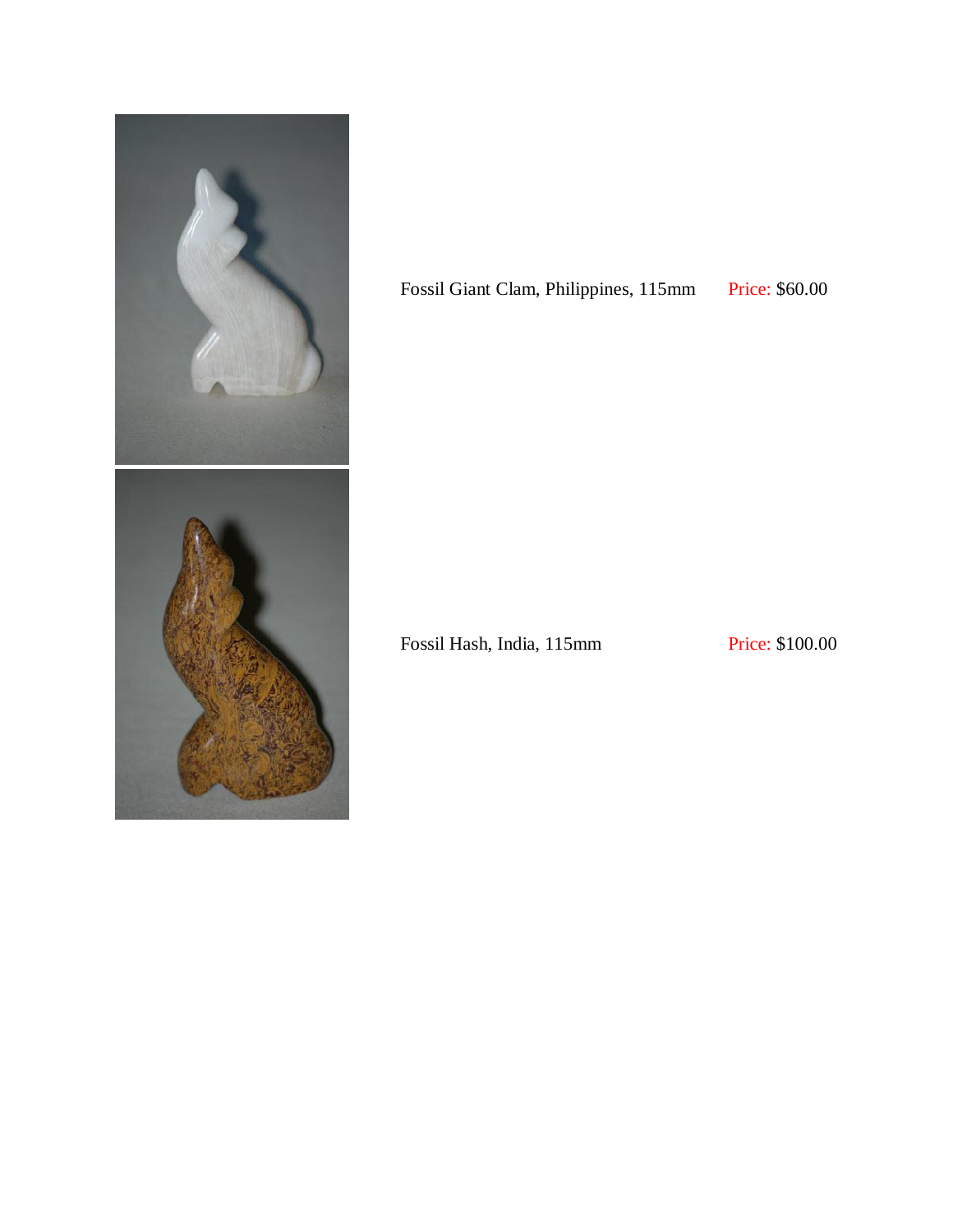

### Fossil Hash, Philippines, 115mm Price: \$60.00

Greenskin Jasper, Australia, 115mm Price: \$100.00

Hickoryite, Mexico, 50mm Price: \$20.00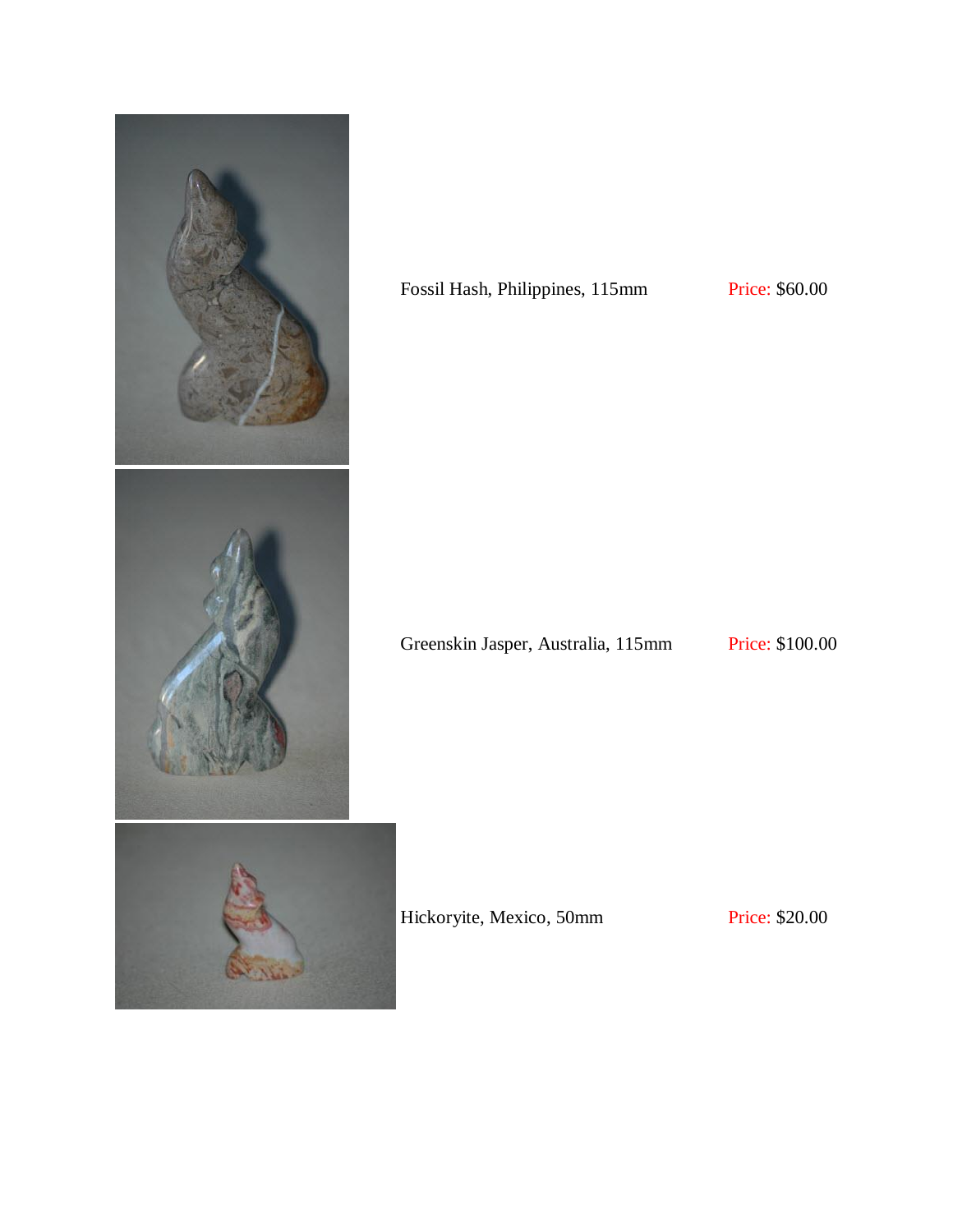

## Horn Coral, Idaho, 115mm Price: \$60.00

Jasper, Philippines, 115mm Price: \$60.00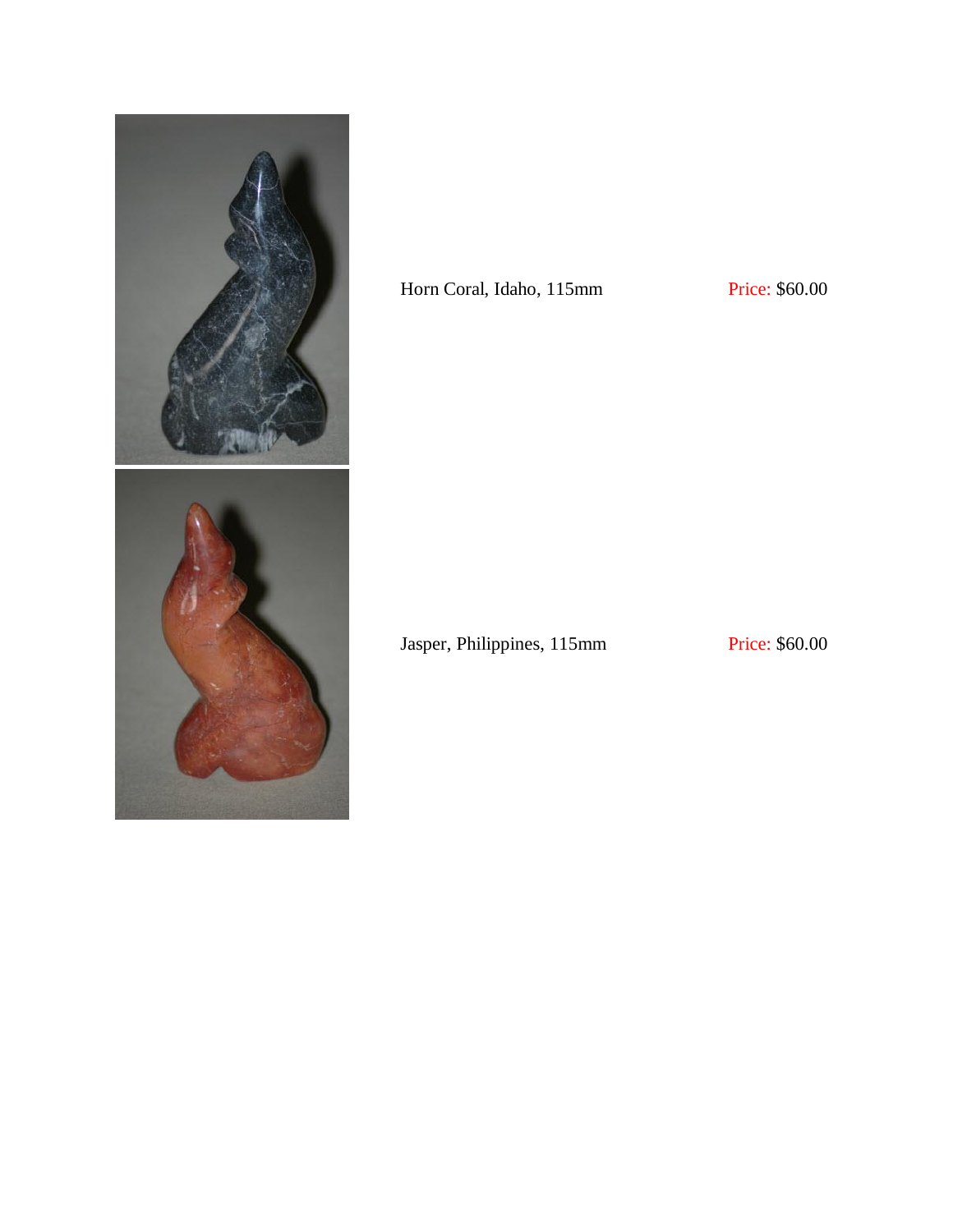

Leopard Stone, Mexico, 50mm Price: \$20.00

Lepidolite, California, 115mm Price: \$100.00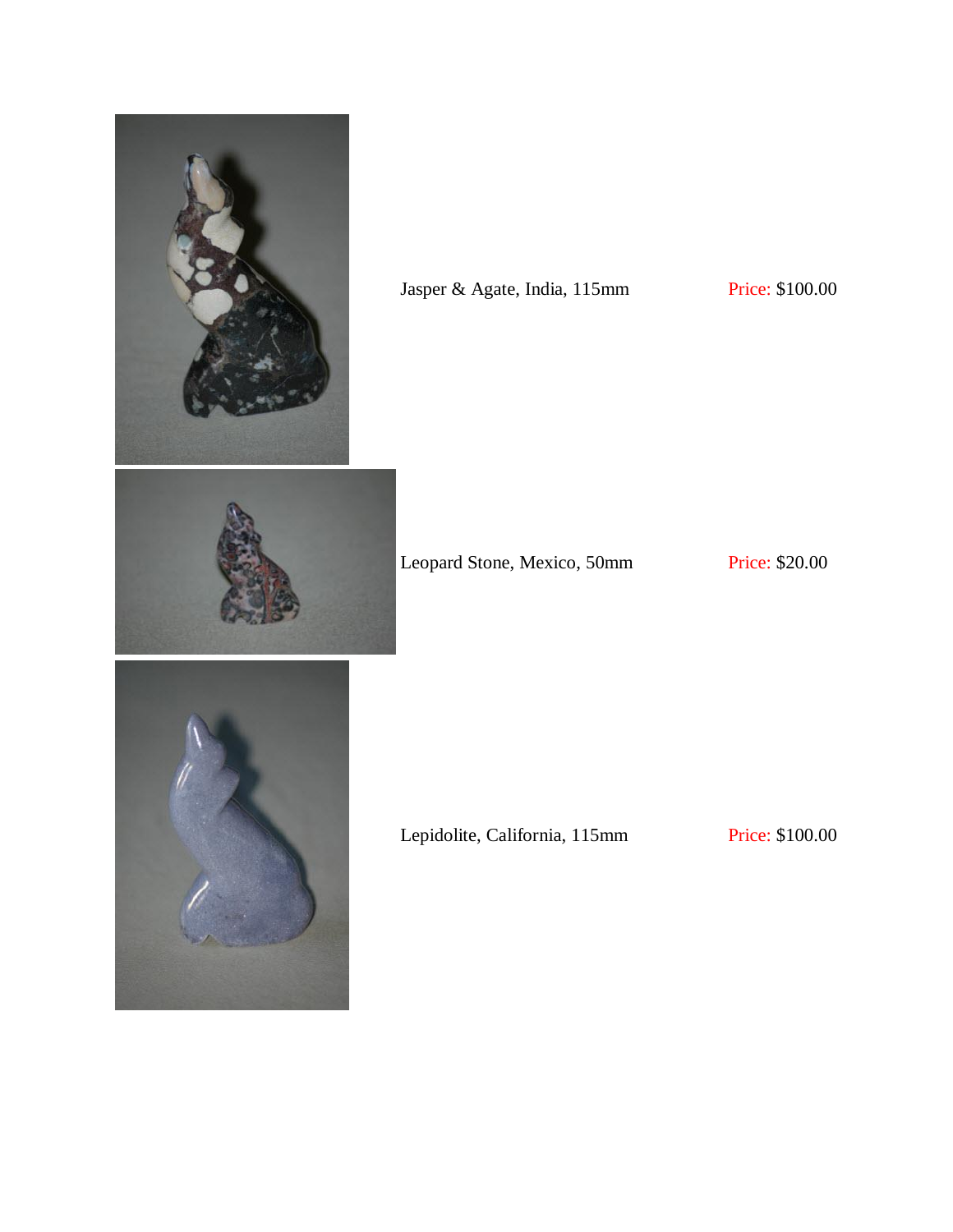

## Lepidolite, Philippines, 115mm Price: \$60.00

Lepidolite, South Africa, 115mm Price: \$100.00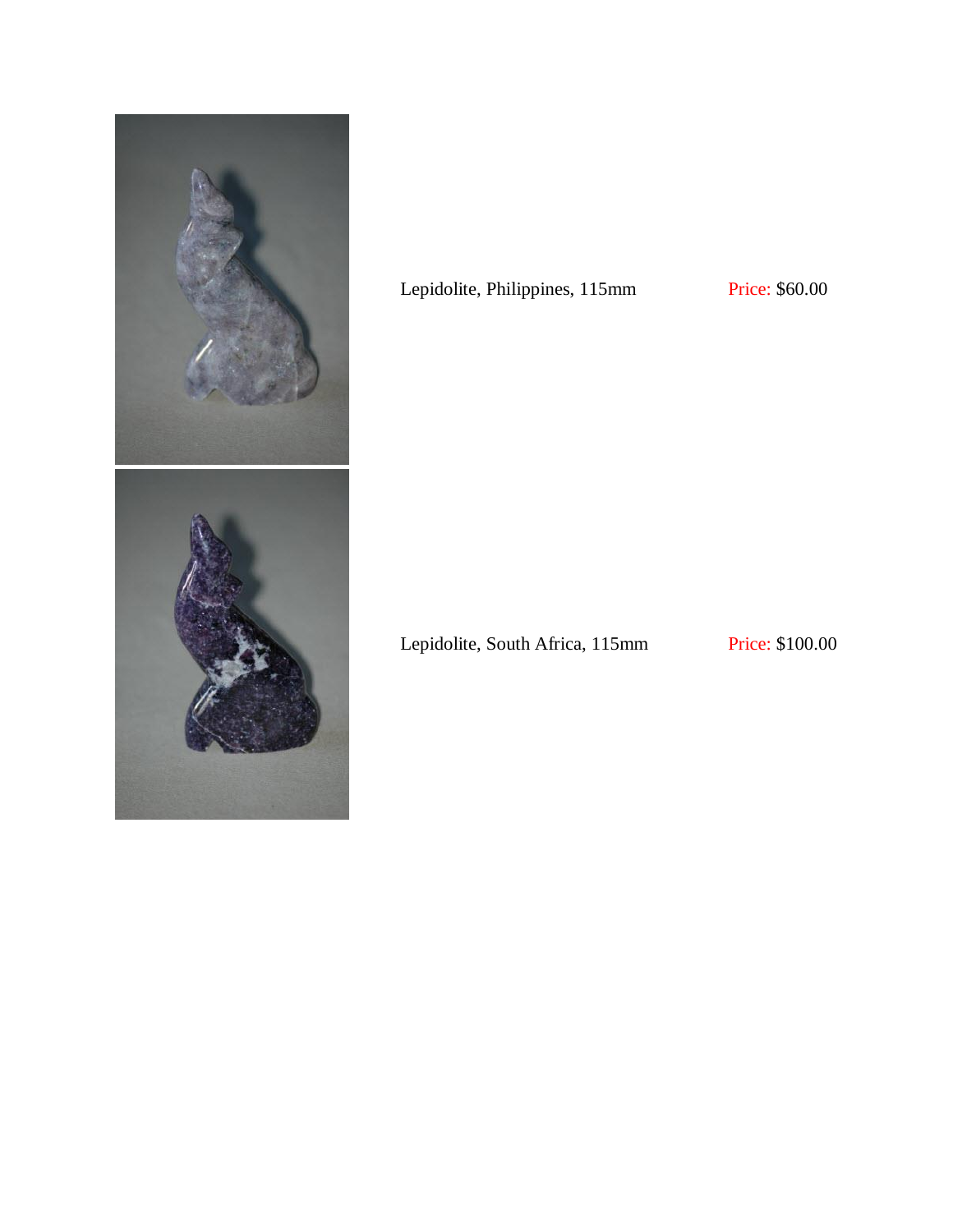

Mahogany Obsidian, California, 115mm Price: \$60.00

Marra Mamba Tiger Eye, Australia, Price: \$200.00<br>115mm

Nundorite, Australia, 50mm Price: \$20.00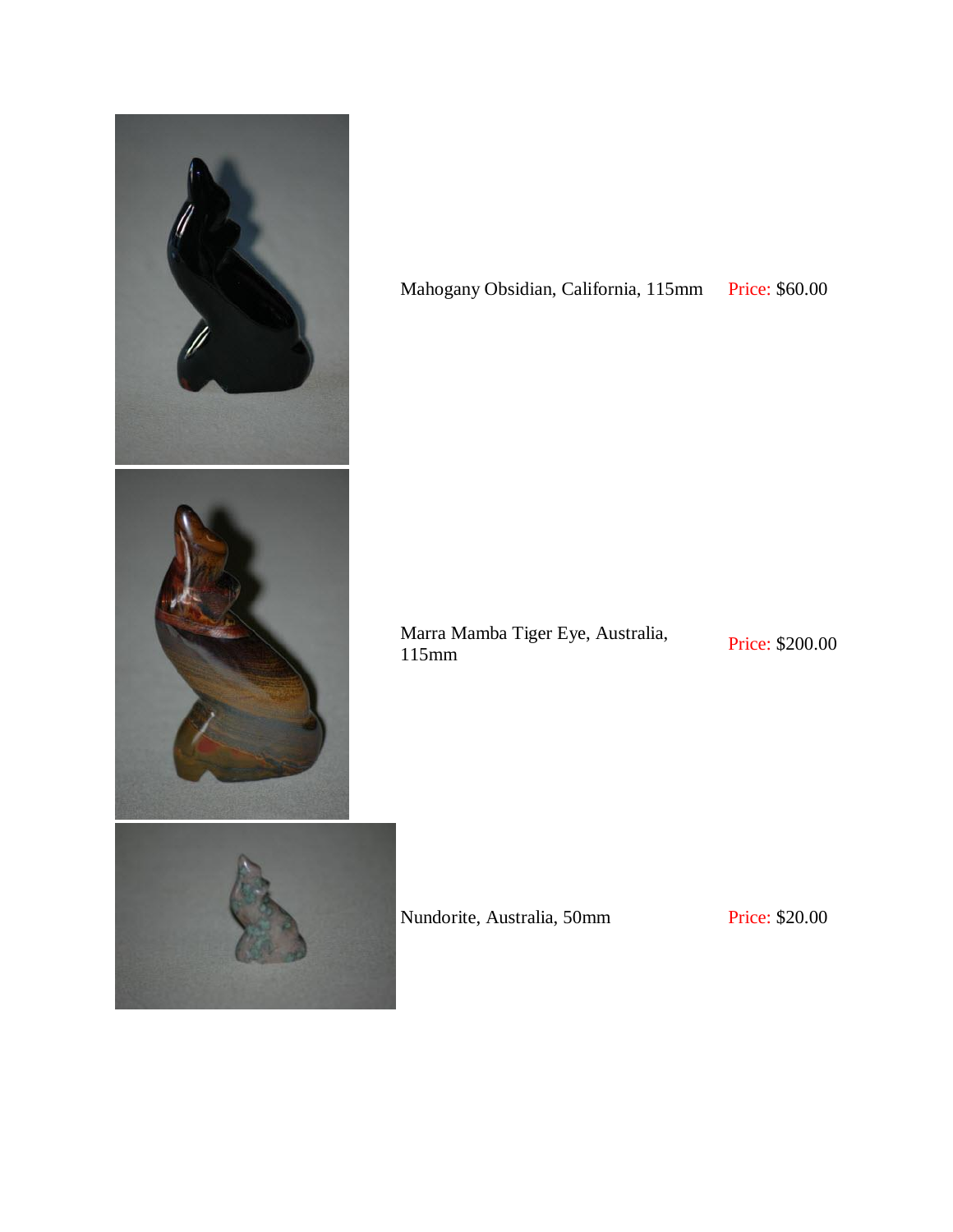

Pack Saddle Jasper, Australia, 115mm Price: \$100.00

Picasso Marble, Utah, 115mm Picasso Marble, Utah, 50mm

Price: \$60.00 Price: \$20.00

Picture Stone, Arizona, 50mm Price: \$20.00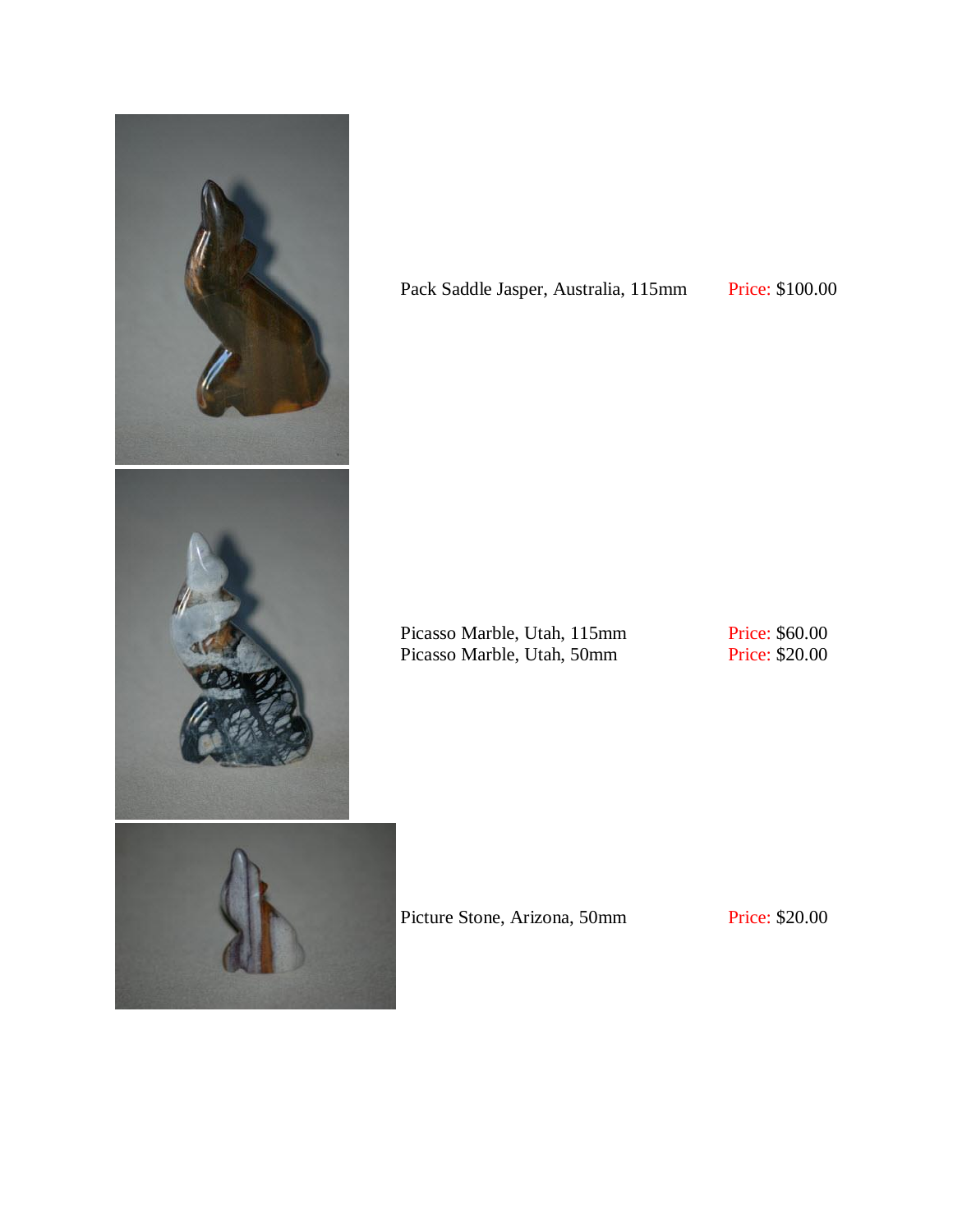

Poppy Jasper, Mexico, 115mm Price: \$100.00

Print Stone, Australia, 115mm Price: \$100.00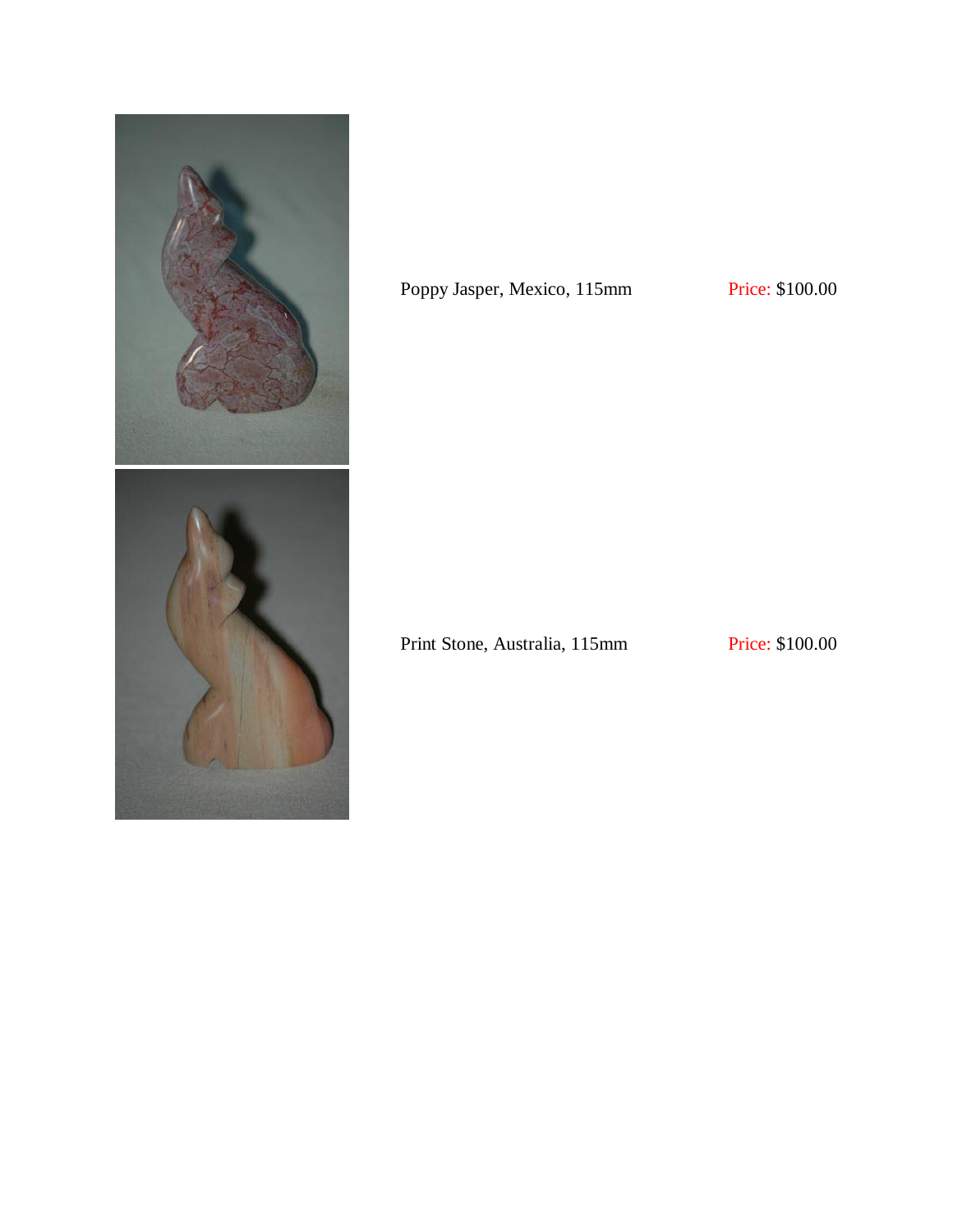

Rainbow Obsidian, California, 115mm Price: \$60.00

Rainbow Obsidian, Mexico, 115mm Price: \$60.00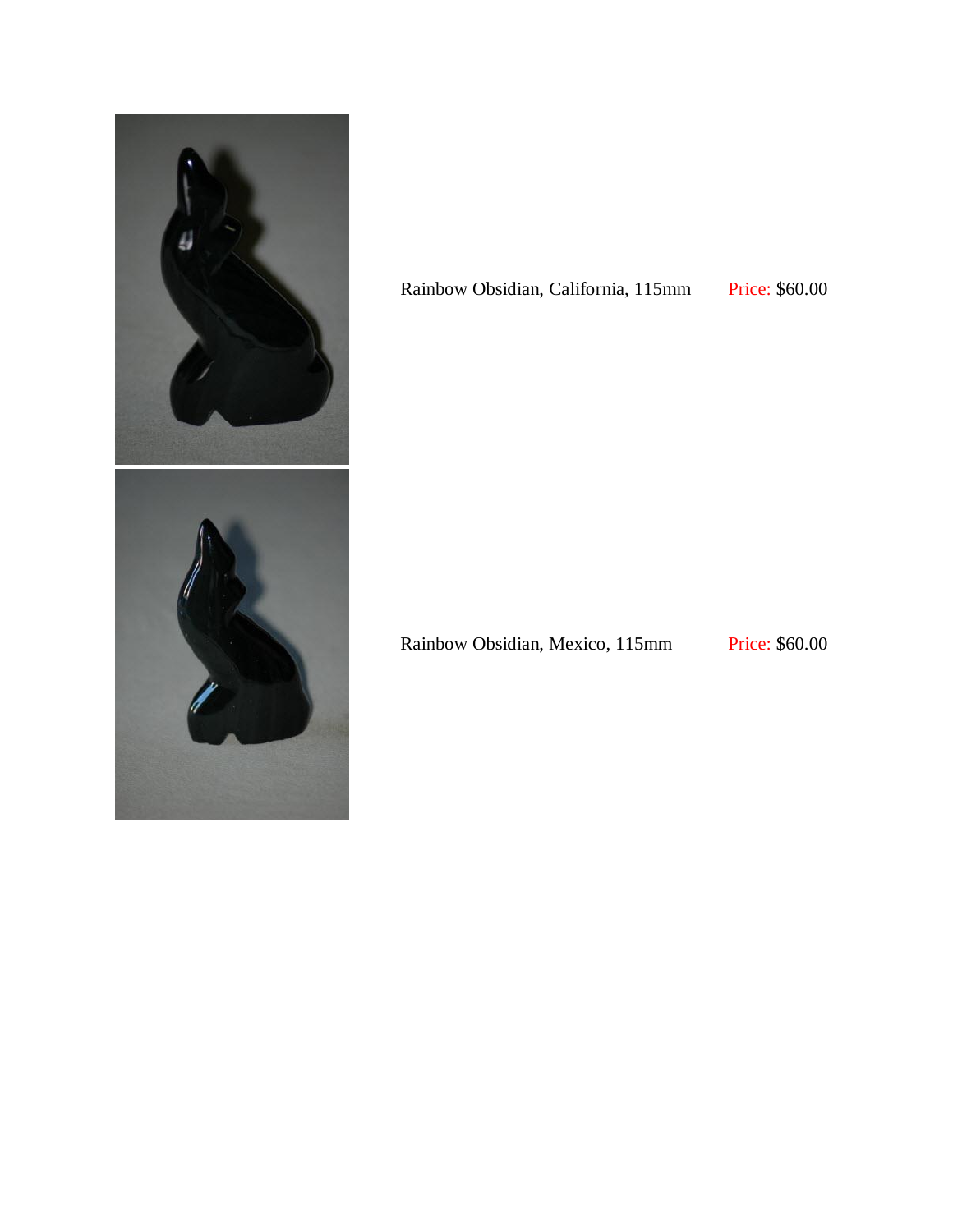

Rainbow Onyx, Arizona, 115mm Rainbow Onyx, Arizona, 50mm

Price: \$60.00 Price: \$20.00





Rhodonite, Colorado, 115mm Rhodonite, Colorado, 50mm

Price: \$60.00 Price: \$50.00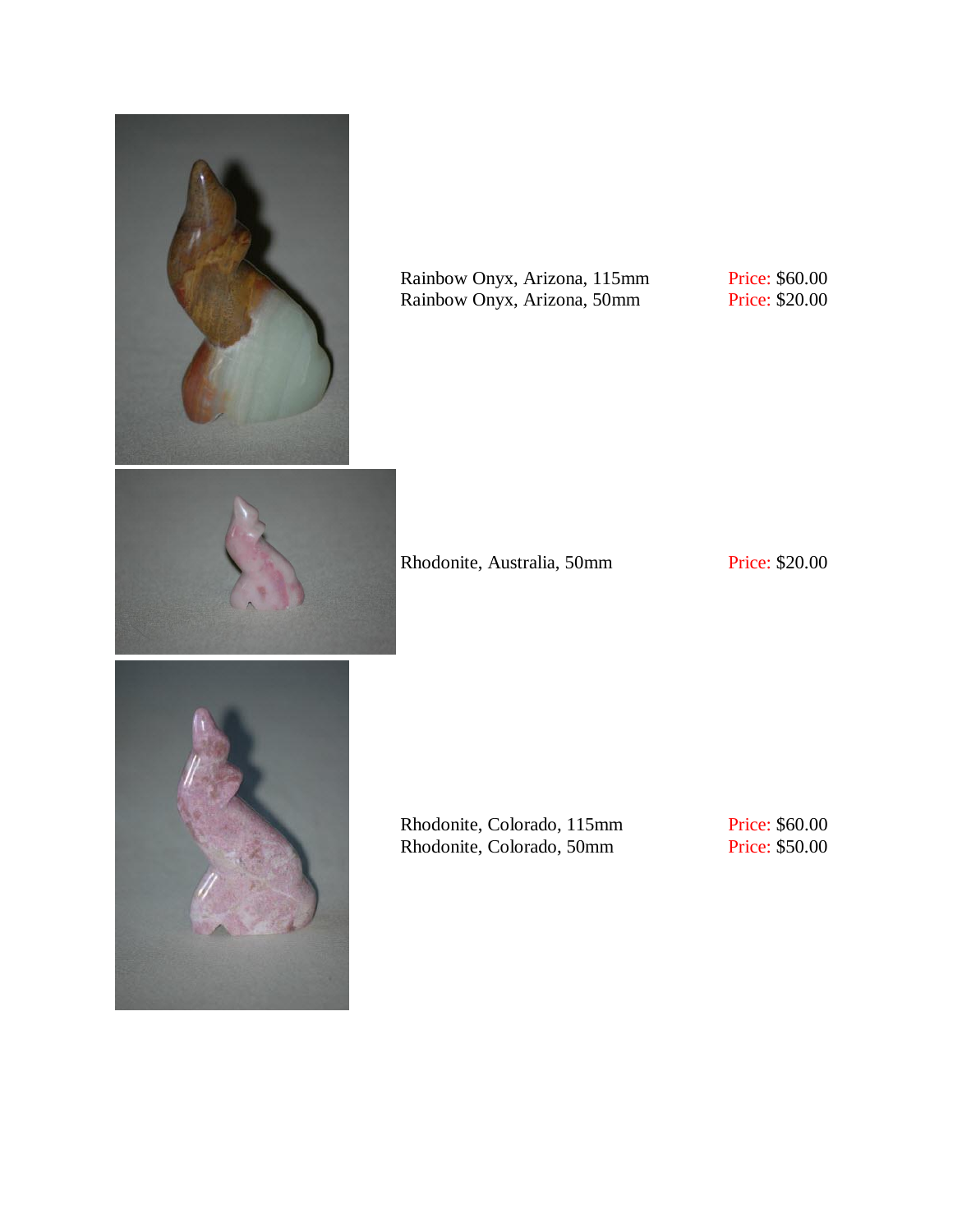

Rhodonite, Yukon Territory, 50mm Price: \$20.00

Rhyolite, Nevada, 115mm Price: \$100.00

Rojo Verde Marble, Arizona, 115mm Rojo Verde Marble, Arizona, 50mm

Price: \$60.00 Price: \$20.00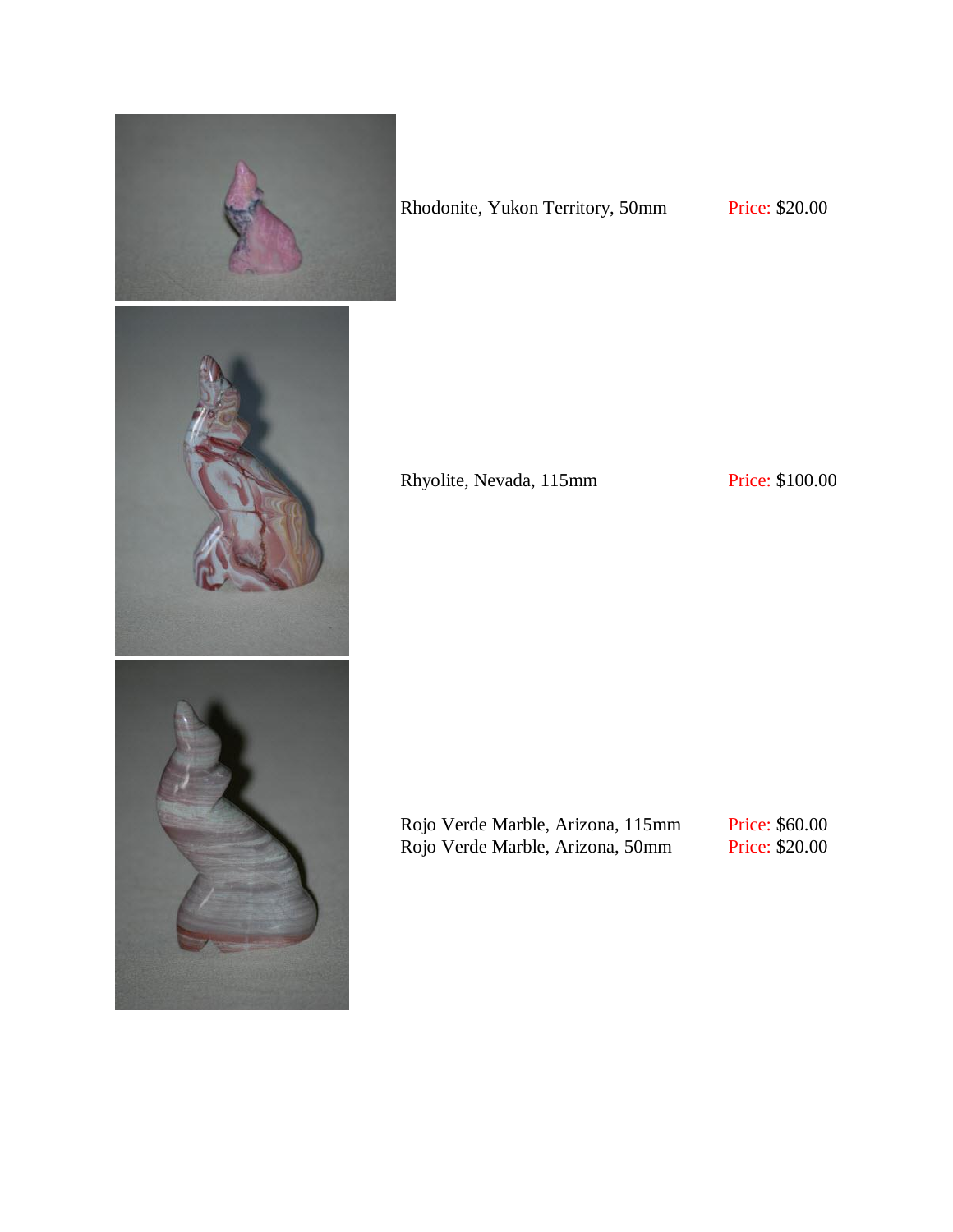

# Ruby in Zoisite, Tanzania, 115mm Price: \$100.00





Serpentine, Arizona, 115mm Serpentine, Arizona, 50mm

Price: \$60.00 Price: \$20.00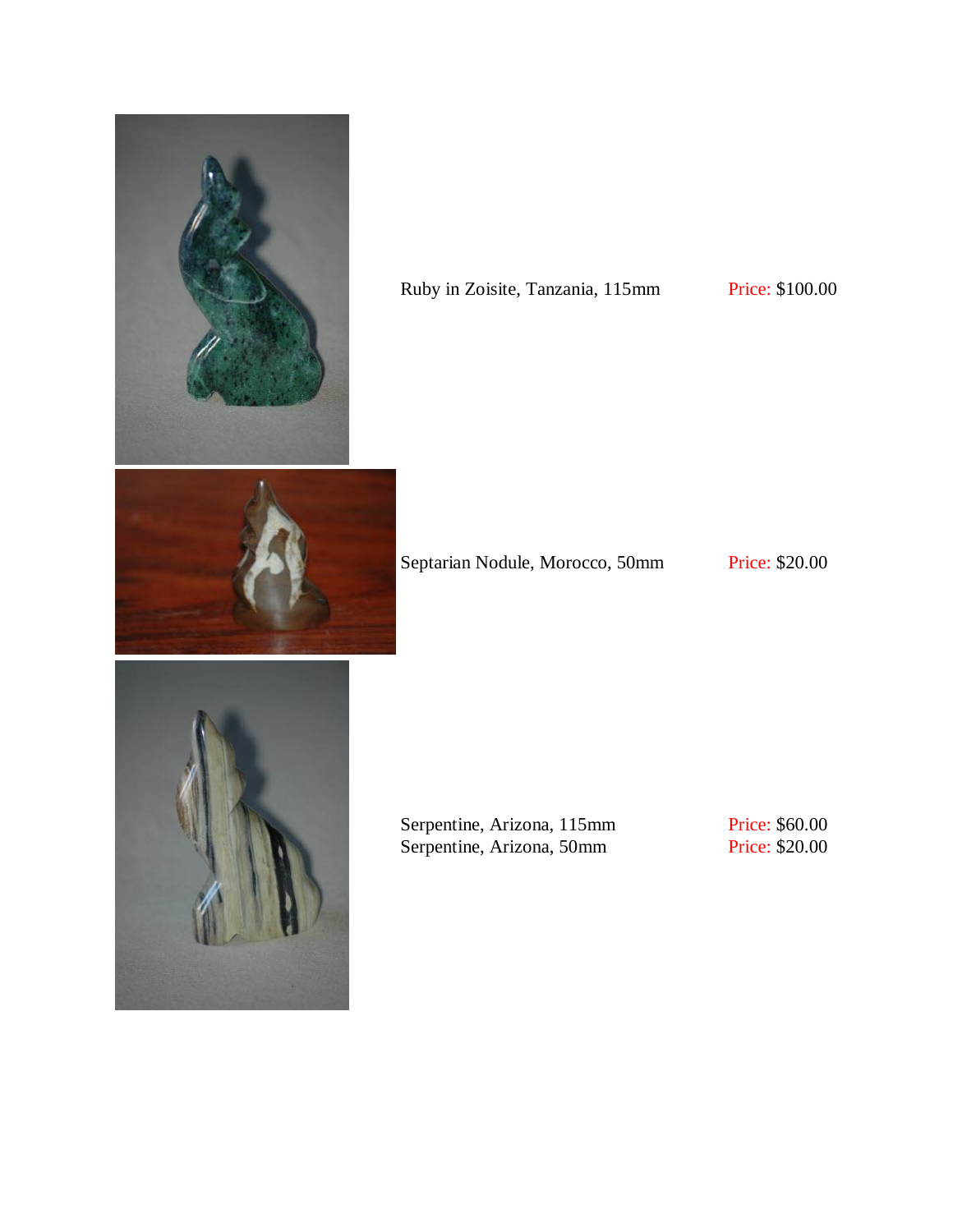

Serpentine, Peru, 115mm Price: \$60.00

Serpentine, Philippines, 115mm Price: \$60.00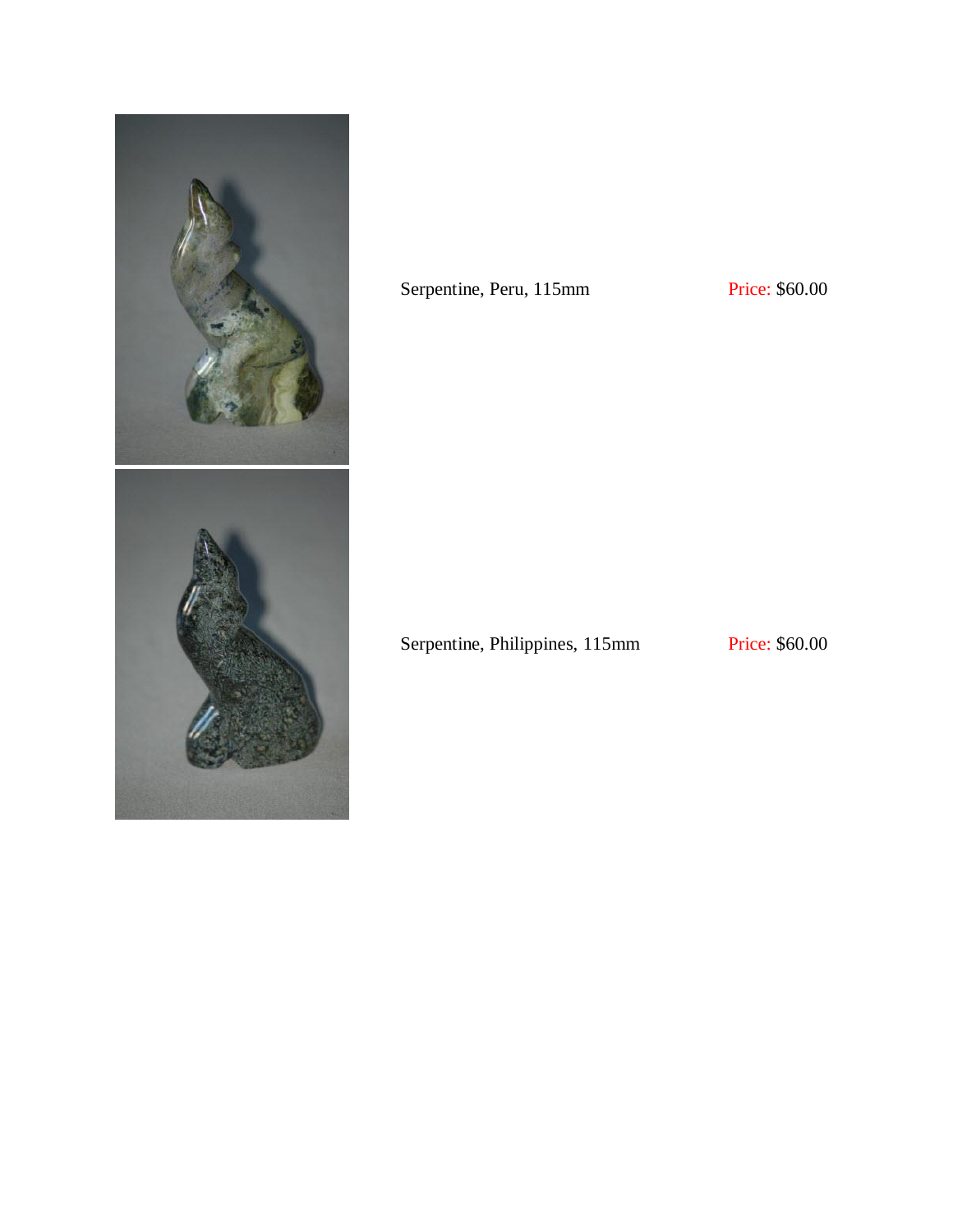

Serpentine Chrysotile, Australia, 115mm Price: \$100.00

Silverfox Marble, Arizona, 115mm Price: \$60.00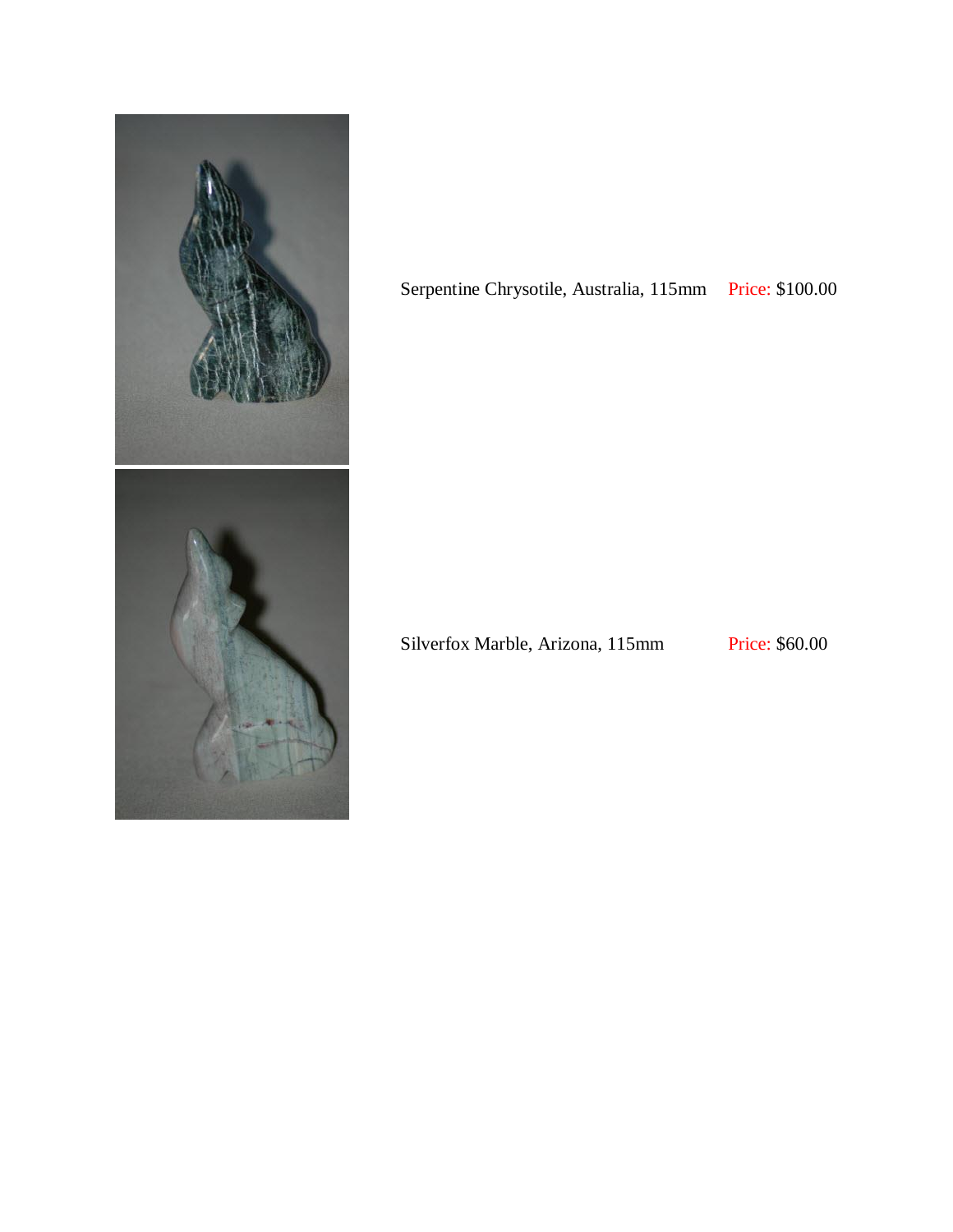

### Silverlace Onyx, California, 115mm Price: \$60.00

Spotted Siltstone, Philippines, 115mm Price: \$60.00

Striped Red Jasper, Australia, 50mm Price: \$20.00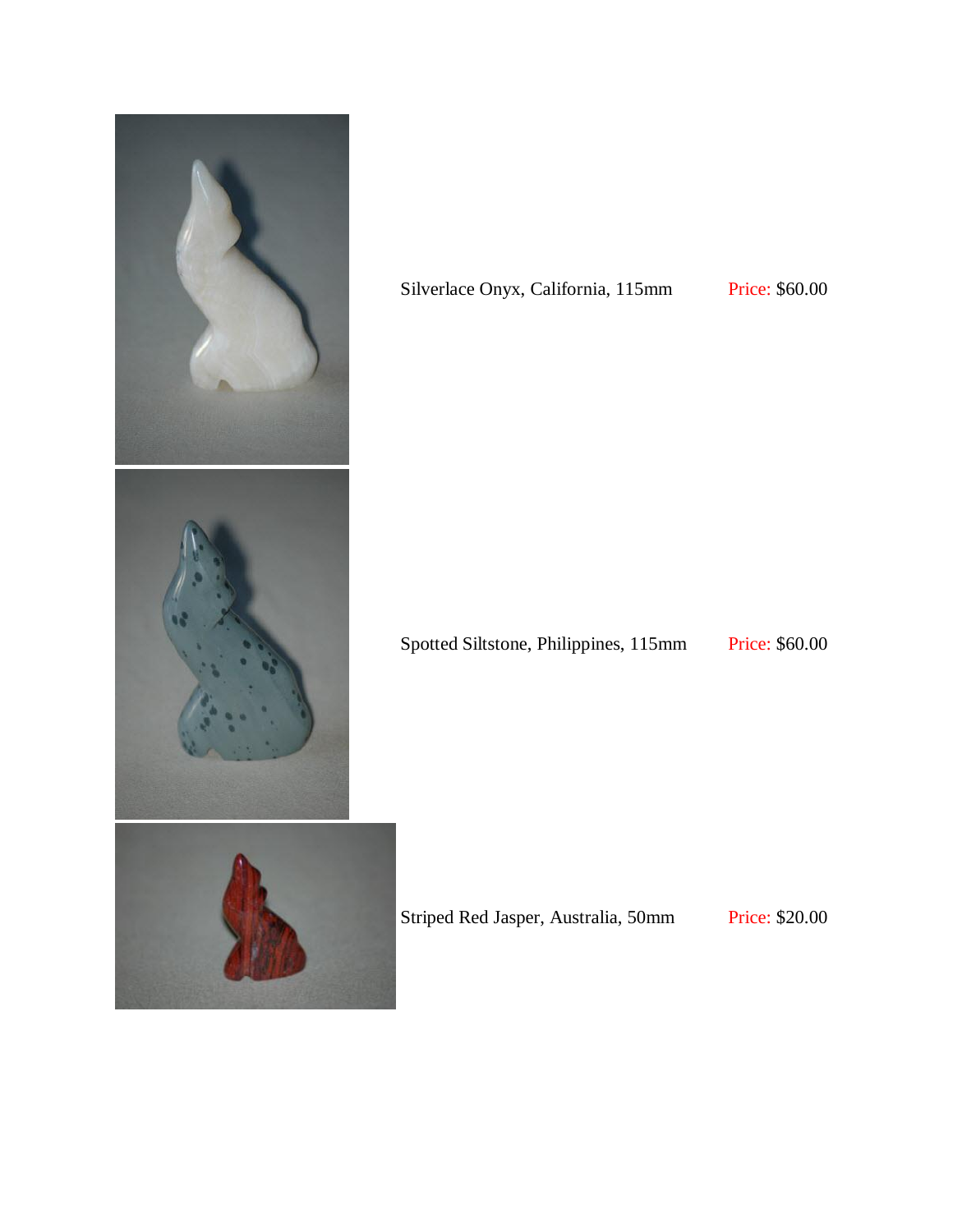

Thaumasite, Utah, 115mm Price: \$60.00

Tremolite Jade, Australia, 115mm Price: \$100.00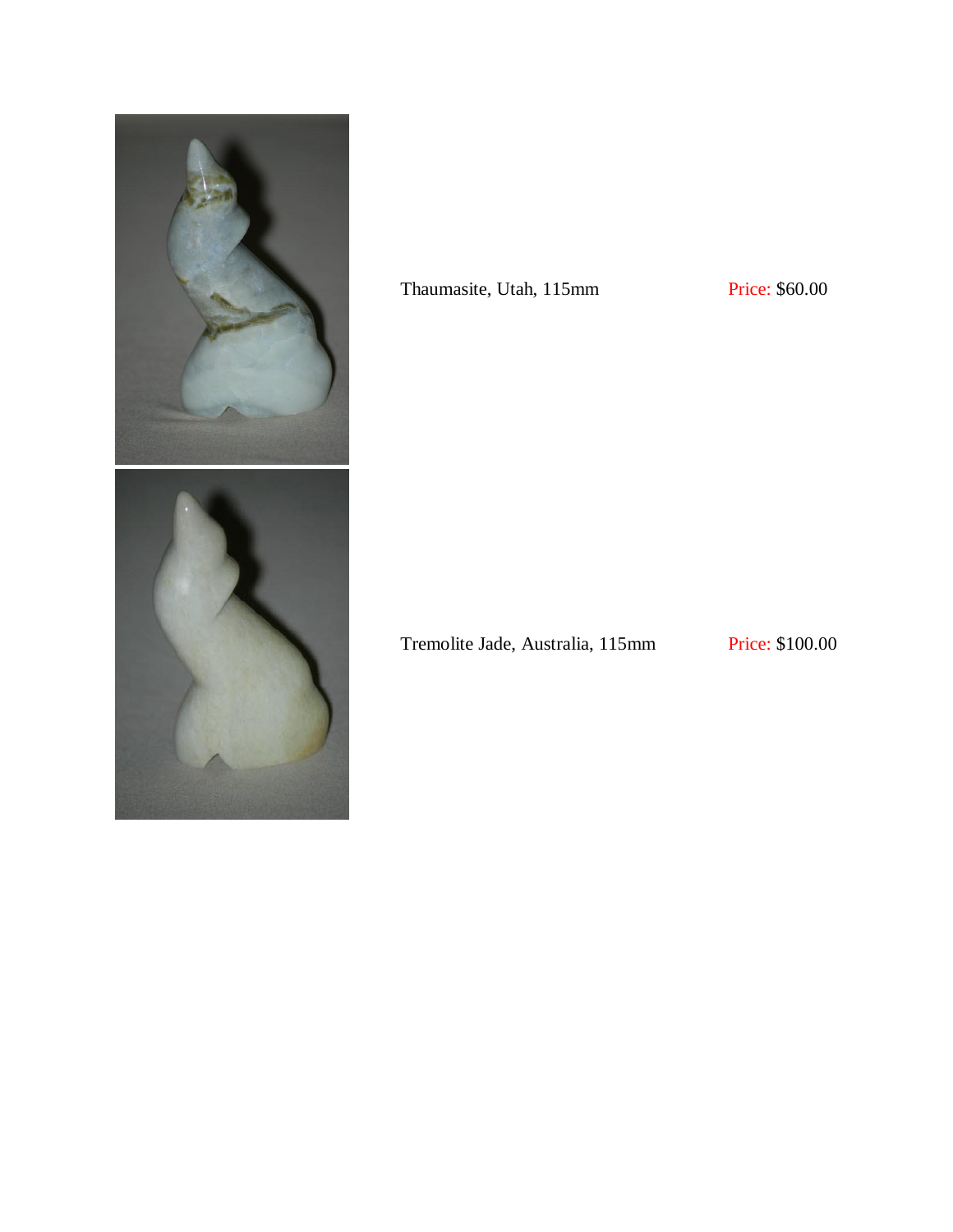

Turquoise, South Africa, 115mm Turquoise, South Africa, 50mm

Price: \$100.00 Price: \$20.00

White Marble, Philippines, 115mm White Marble, Philippines, 50mm

Price: \$60.00 Price: \$20.00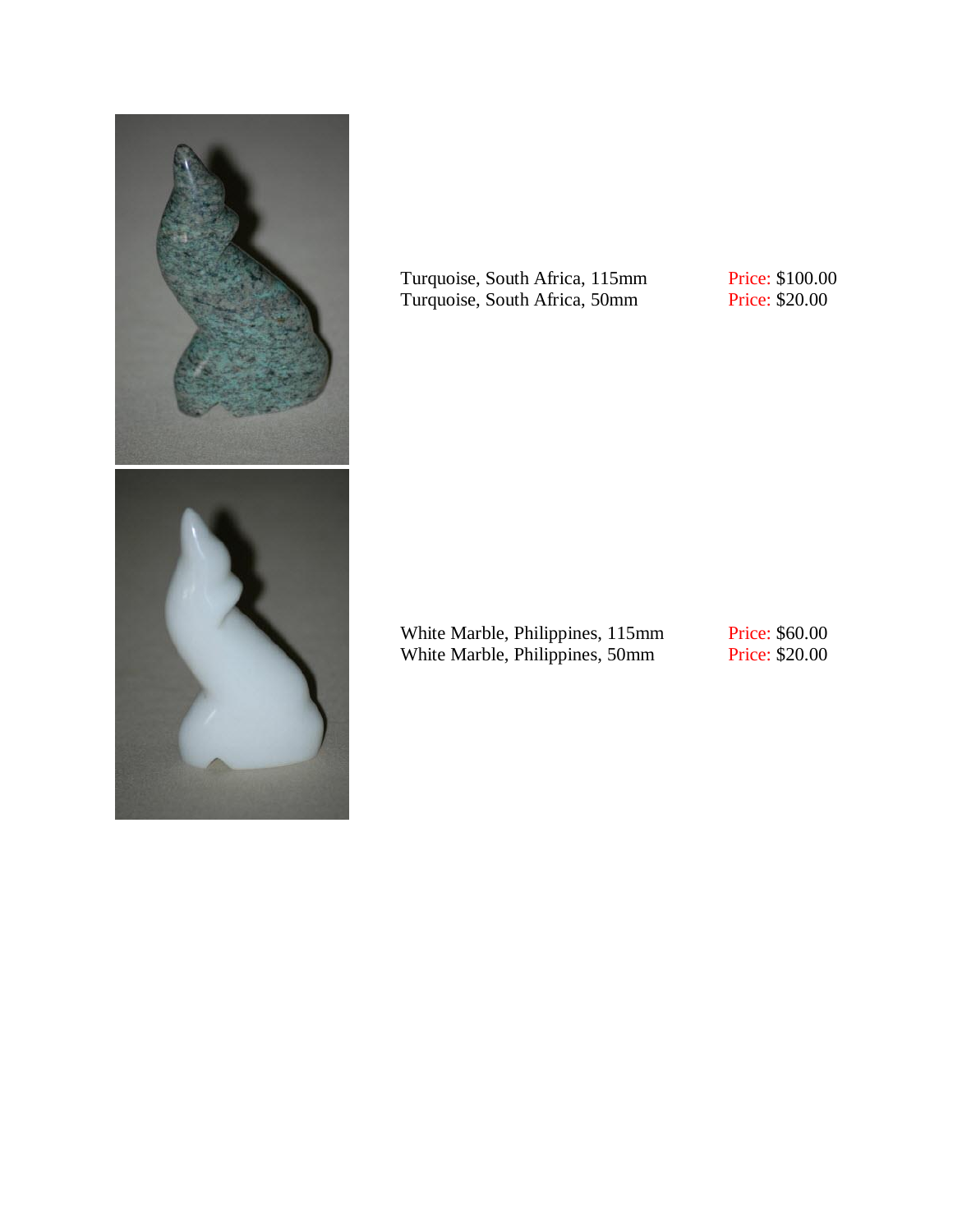

Wide Band Tiger Eye, Australia, 115mm Price: \$100.00



Willemite Sterling, New Jersey, 50mm Price: \$20.00



Yavapai Travertine, Arizona, 115mm Yavapai Travertine, Arizona, 50mm

Price: \$60.00 Price: \$20.00